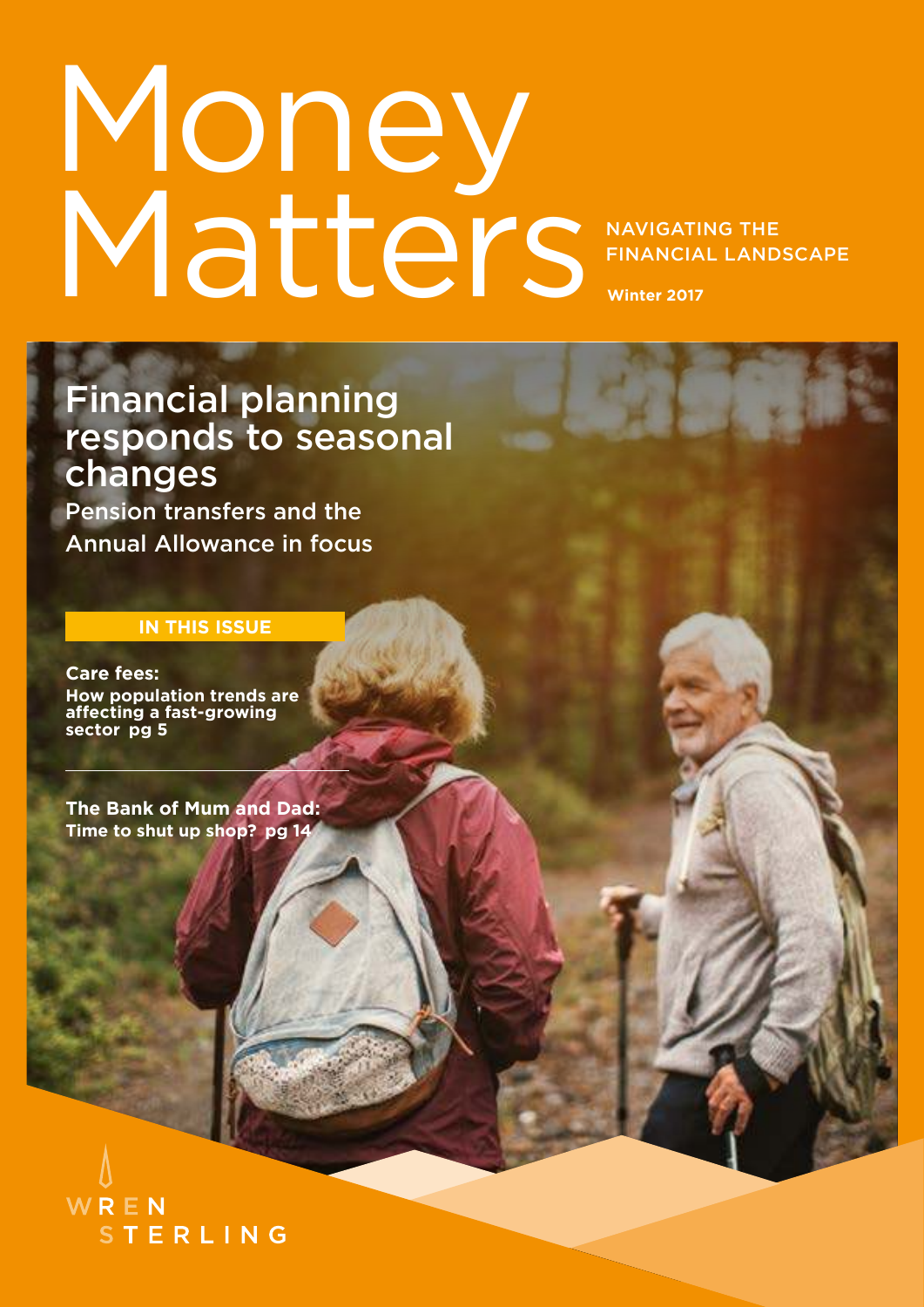## IN THIS ISSUE

#### 3

Managing the new Money Purchase Annual Allowance limit 5

Care fees: The impact of population growth on the care sector and how this affects your plans 8

Ensuring that your legacy reaches the next generation  $1<sub>0</sub>$ Pension transfers: Why are some people cashing in Final Salary Pension Schemes 14

Is your children's lifeline of credit leaving you in need of a lifebelt? 16 Risk and reward in Venture Capital

Trusts

#### **EDITORIAL TEAM**

**Magazine Editor**

**Nick Moules** nick.moules@wrensterling.com

**Magazine Copywriter Emily Cooper** emily.cooper@wrensterling.com

All images supplied by iStock.com

#### **CONTRIBUTORS**

Seven Investment Management (7IM) The Will Writing Company Octopus Investments

#### **CONTACT**

We welcome your feedback: Wren Sterling Castle Marina Road Castle Bridge Office Village Nottingham NG7 1TN

**WWW.wrensterling.com** in company/wren-sterling f /wrensterlingfp ■ @wrensterling

Please note: The articles within Money Matters are for general information only and are not intended as investment, tax, legal or other forms of advice. Please remember that investments can fall as well as rise and the return from them may go down as well as up, is not guaranteed, and you may not get back the amount you invested. You should always obtain independent, professional advice for your own particular situation.



## A warm welcome to the Winter edition of Money Matters.

Once again the Autumn and Winter period is one of Wren Sterling's busiest periods as clients return from their Summer holidays eager to make new plans for the remainder of the financial year. This is due in no small part to the raft of changes taking place in our market, which impact our clients and their plans.

In Money Matters we've looked at some of 2017's biggest issues; transfers out of final salary (or defined benefit) pension schemes as well as the rising importance of planning for long term care. April this year also saw changes to the Annual Allowance, which is causing advisers and clients to review plans to ensure they're aligned to new legislation and future goals.

As usual, we've gone beyond learning from our internal experts to some of our partners to help bring fresh perspective on related issues. Octopus Investments introduce Venture Capital Trusts (VCTs), 7IM's Justin Urquhart Stewart has some tips for limiting withdrawals from the bank of Mum and Dad and The Will Writing Company offers a concise piece on the importance of making a Will to ensure your legacy reaches the next generation.

I hope you enjoy reading Money Matters and please contact your adviser if you would like to discuss the content of any of these articles in more detail.

Yours sincerely,

an you

Ian Halley Chief Executive Officer Wren Sterling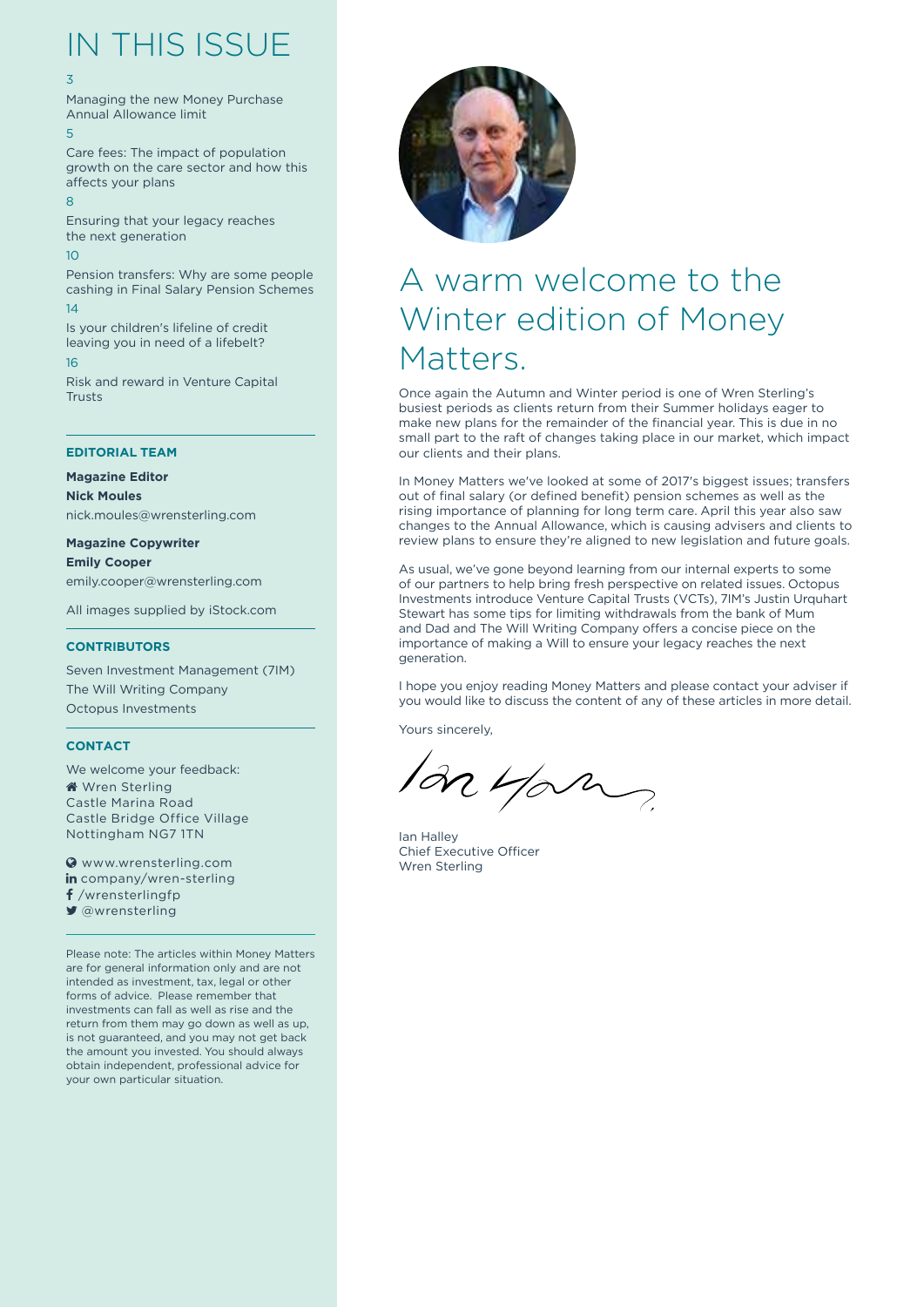# Managing the new Money Purchase Annual Allowance limit

As new pension drawdown options grow in popularity, earlier this year the Government implemented a change to the limit of how much you can pay into your Money Purchase Pension Scheme, reducing it from £10,000 to £4,000.

As new pension drawdown options grow in popularity, earlier this year the Government implemented a change to the limit of how much you can pay into your Money Purchase Pension Scheme, reducing it from £10,000 to £4,000.

There's a danger of unexpected tax bills as people may have little understanding of the limits, or the consequences of exceeding them.

#### **What is the Annual allowance?**

The Annual Allowance (AA) is the maximum that anyone can pay into a pension scheme in each tax year and obtain tax relief. This is currently set at £40,000. Think of this as the upper limit.

#### **What is the Money Purchase Annual Allowance?**

Generally, once a person accesses their pension benefits on a flexible basis, and takes an income from their pension pot, their AA changes to the lower Money Purchase Annual Allowance (MPAA). When it was introduced (at the same time as pension freedoms) in 2015 the MPAA was set at £10,000. This limit has been

cut to £4,000 from April 2017, as announced in the Chancellor's 2016 Autumn Statement.

This affects the type of pension schemes that you can generally draw from age 55, not historic 'final salary' schemes. The MPAA is effectively the tax allowable amount you are permitted to pay in to your pension in each tax year.

If you have taken more than your tax free cash, even just £1, then your annual pension allowance will be restricted down by the MPAA for the rest of your life.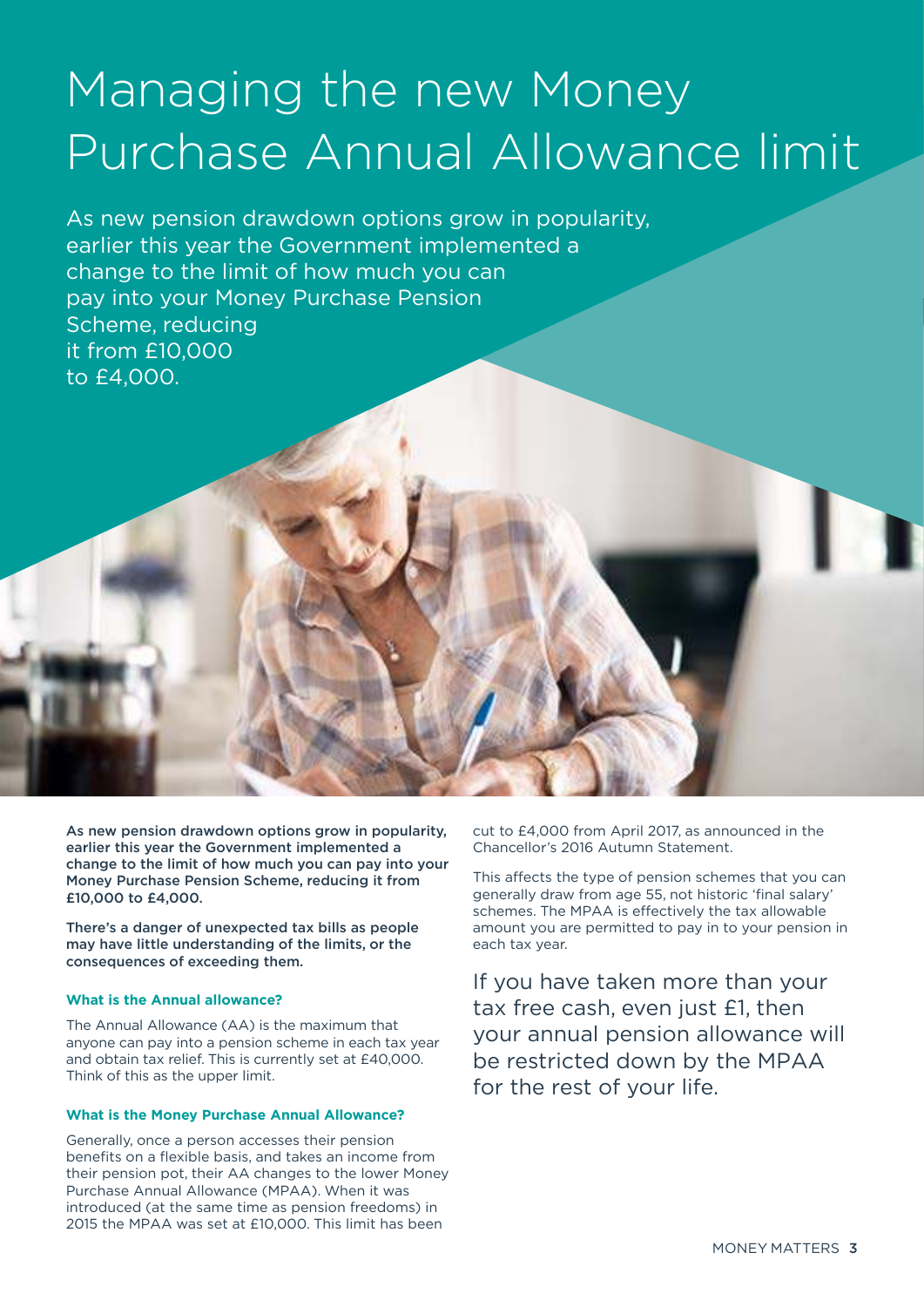### Which type of allowance applies to me?



#### **Will this apply to me?**

By and large, if you are over 55 and have not taken anything from your pension, or only ever taken your Pension Commencement Lump Sum (PCLS), also known as 'tax-free cash', then you will not be affected. You will still be able to obtain tax relief on any pension contributions.

Remember: The MPAA is only triggered if you access your pension income. If you haven't done so, then the AA rules apply, and you can save up to 100% of your earned salary in your pension, capped at a maximum of £40,000 each tax year.

#### **Why is it being reduced?**

The chancellor, Philip Hammond, stated that this has come into force "to prevent inappropriate double tax relief". In other words, preventing people from diverting a significant proportion of their earned income into their pension then withdrawing up to the 25% allowed tax free and/or recycling tax free lump sums back into their pension.

#### **What happens if I go above the MPAA?**

The amount that you have gone over will be added to your income for that year and you will be charged income tax accordingly. You should note that the additional income you are being taxed on could push you into a higher income tax bracket.

#### **Can you carry forward the MPAA from previous years?**

MPAA is set at £4,000 a year and you are not allowed to carry forward any unused allowances from previous years.

#### **How does the limit apply?**

The MPAA includes both your own contributions and any other contribution made on your behalf from your employer into a pension. It should be noted that the limit is per person rather than per scheme. So, it applies across all contributions made in a year.

**Important:** Before making any income withdrawals or large contributions into your pension provision we strongly recommend seeking independent financial advice.

Accessing pension benefits early may impact on levels of retirement income and is not suitable for everyone. You should seek advice to understand your options at retirement.

Levels and bases of and reliefs from taxation are subject to change and their value depends on the individual circumstances of the investor. The Financial Conduct Authority does not regulate taxation advice.

www.gov.uk/government/publications/reducing-the-money-purchase-annual-allowance/reducing-the-money-purchase-annual-allowance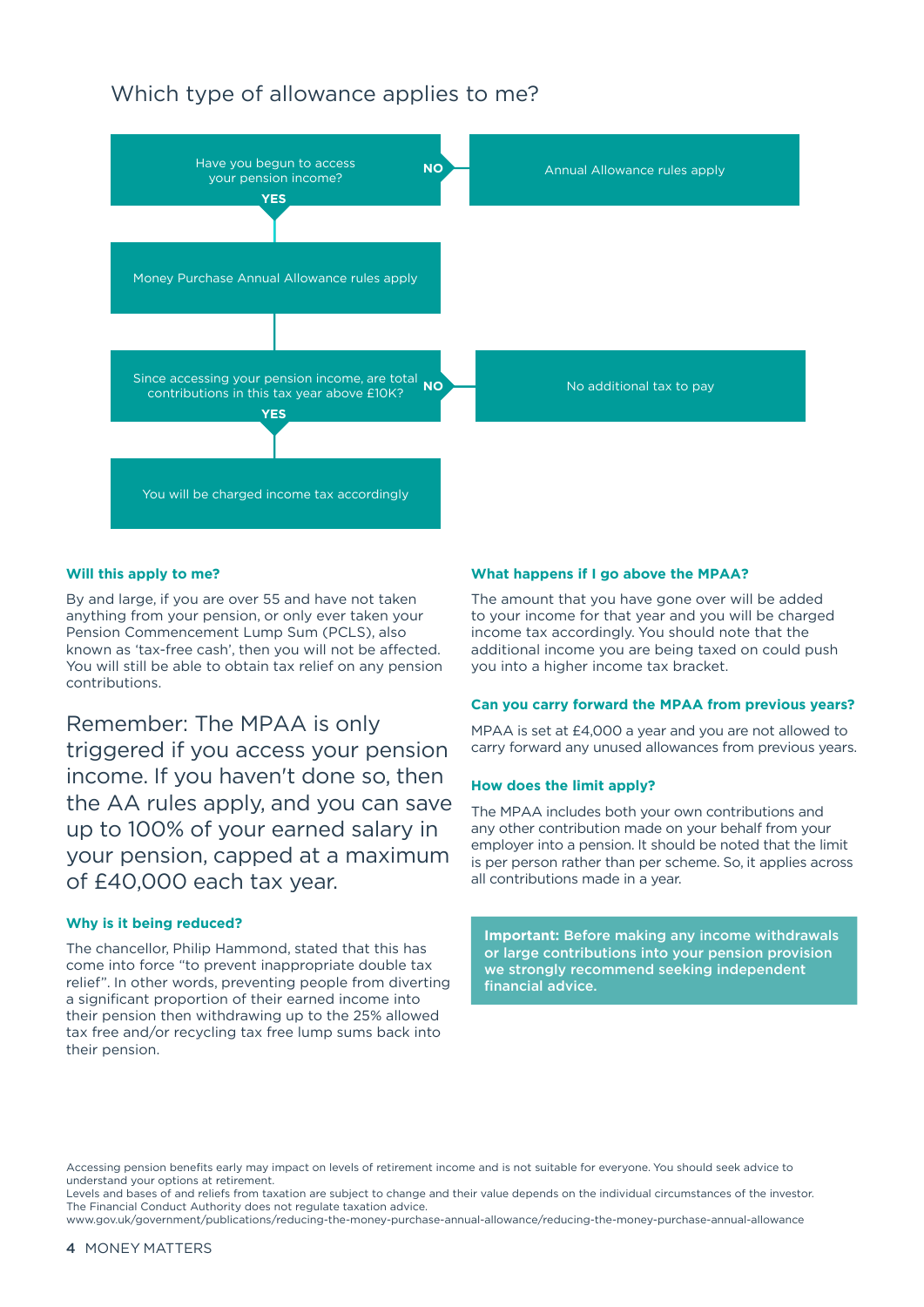

## Care fees: The impact of population growth on the care sector and how this affects your plans



In our recent webinar, Clive Barwell, an independent financial adviser at Wren Sterling and accredited by the Society of Later Life Advisers at Wren Sterling and accredited by the Society of Later Life Advisers (SOLLA), talked through the issues in the sector, what people need to be aware of as they or a family member prepares to go into care and the value of a financial adviser in the process.

This article is a summary of the main points around the different types of care, and the preparation needed before a family member goes into care. After all, the UK population is getting older, quickly, and that's going to mean more pressure on already stretched care services.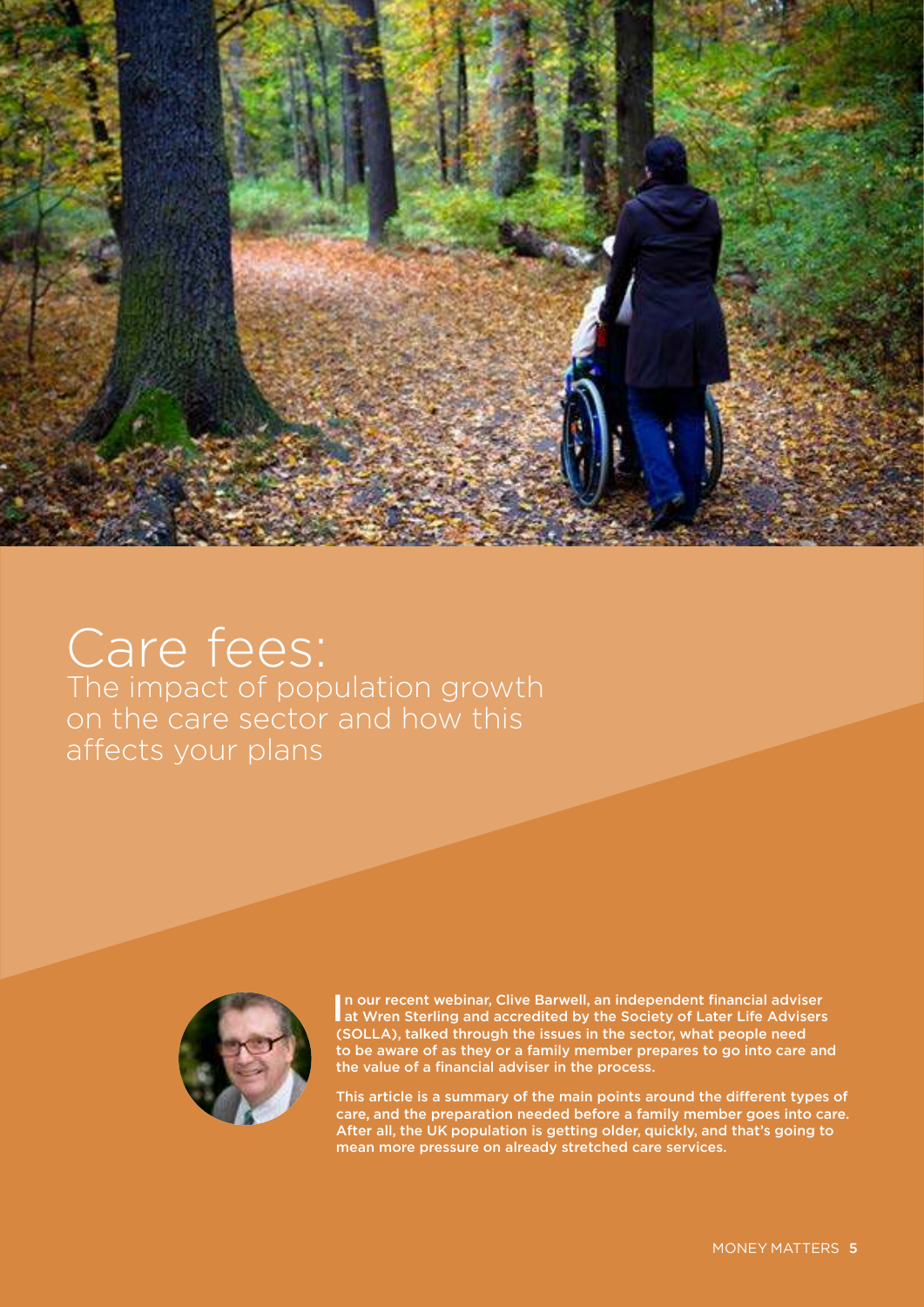There are over half a million people aged 90 and over in the UK. 70 per cent of these are women. Between 92,000 and 142,500 people in England each year have an unmet need for palliative care. Yet in real terms, spending on social care in England has fallen by £770 million since 2010.<sup>1</sup>

#### **Why are we talking about care costs?**

The short answer is that the UK is facing a huge strain on its care services in the coming years – if they're not already feeling it.

The UK population is growing and causing the care sector to grow at rapid rates. The number of adult social care jobs in England as at 2015 was estimated at 1.55 million - an increase of 12,500 jobs since 2014.<sup>2</sup> But is that enough to care for this rapidly growing section of the population?

Between 2005/06 and 2015/16 the total number of people aged 65 or over in England increased by close to 21 per cent, representing nearly 1.7 million extra people. $3$ 

Moreover, the greatest growth in percentage terms has been amongst those aged 85 and over, this age group increased by 31.3 per cent (or more than 300,000 people) over the period.<sup>3</sup>

We could be facing a crisis in the next few years, so preparation is key for those wanting to receive quality care.

#### **The means test**

The means test will look at the individual's regular income (pensions, benefits and earnings) and capital (savings, investments and property). For example, in England if you have more than £23,250 then your capital is deemed to create sufficient income – on top of your pension and other income – to cover all of your social care costs. The chart below shows the regional variations in the means test for 2017/18.

|                               | <b>England</b> | <b>Scotland</b>          | <b>Wales</b> | ΝI             |
|-------------------------------|----------------|--------------------------|--------------|----------------|
| Upper<br>capital<br>threshold | £23,250        | £26,500                  | £30,000      | £23,250        |
| Lower<br>capital<br>threshold | £14,250        | £16,500                  | £30,000      | £14,250        |
| Tariff<br>income              | £1 pwp<br>£250 | £1 pwp<br>£250           | <b>NIL</b>   | £1 pwp<br>£250 |
| Additional<br>benefits        | NII.           | $f171 +$<br>$£78$ pw $*$ | <b>NIL</b>   | NII.           |

\* The £78 benefit is only payable for those who require Nursing Care.<sup>4</sup>

\*\* The above rates are the DWP rates applicable 2017/18, and have been taken from each of Age UK's regional websites

Other than in Wales where the upper and lower limit are the same. In England, Scotland and Northern Ireland, we have to take the lower capital threshold into account. In these areas, £1 per week per £250 over the lower threshold is added to other income to assess affordability. The reality is that even when you reach £23,250 the capital erodes pretty quickly down to that lower threshold. Once this reaches that lower threshold then the capital is no longer taken into account.

#### **Who pays for your care?**

The NHS pays for all aspects of medical care, and this is free at the point of delivery. For those unsure about who pays, it's important to know that there are three types of care; social, registered nursing, NHS continuing healthcare.

#### **Social care**

showering, dressing, feeding, etc. These are all daily living activities, and any care of this kind will need to be paid by the individual. If they do not have having "Eligible Care Needs".

Their medication and the

#### **Registered nursing**

When an individual needs more help than can be provided by a GP and a visiting nurse, the social care aspects continue to be means tested if they have the income. The NHS will then pay for the nursing provision. In England that's currently £155.05 per week.

So, if the cost of the care home or nursing home is £655.05 a week, then the NHS pays the £155.05, and the individual pays the £500 – or if they've run out

#### **NHS continuing healthcare**

When the balance between social care and medical needs changes to where the medical needs outweigh the social care needs the NHS picks-up the entire bill.

There are a number of situations where arguments can break out about where the line occurs between social care and NHS continuing healthcare. Sometimes this will take place after death using their medical records.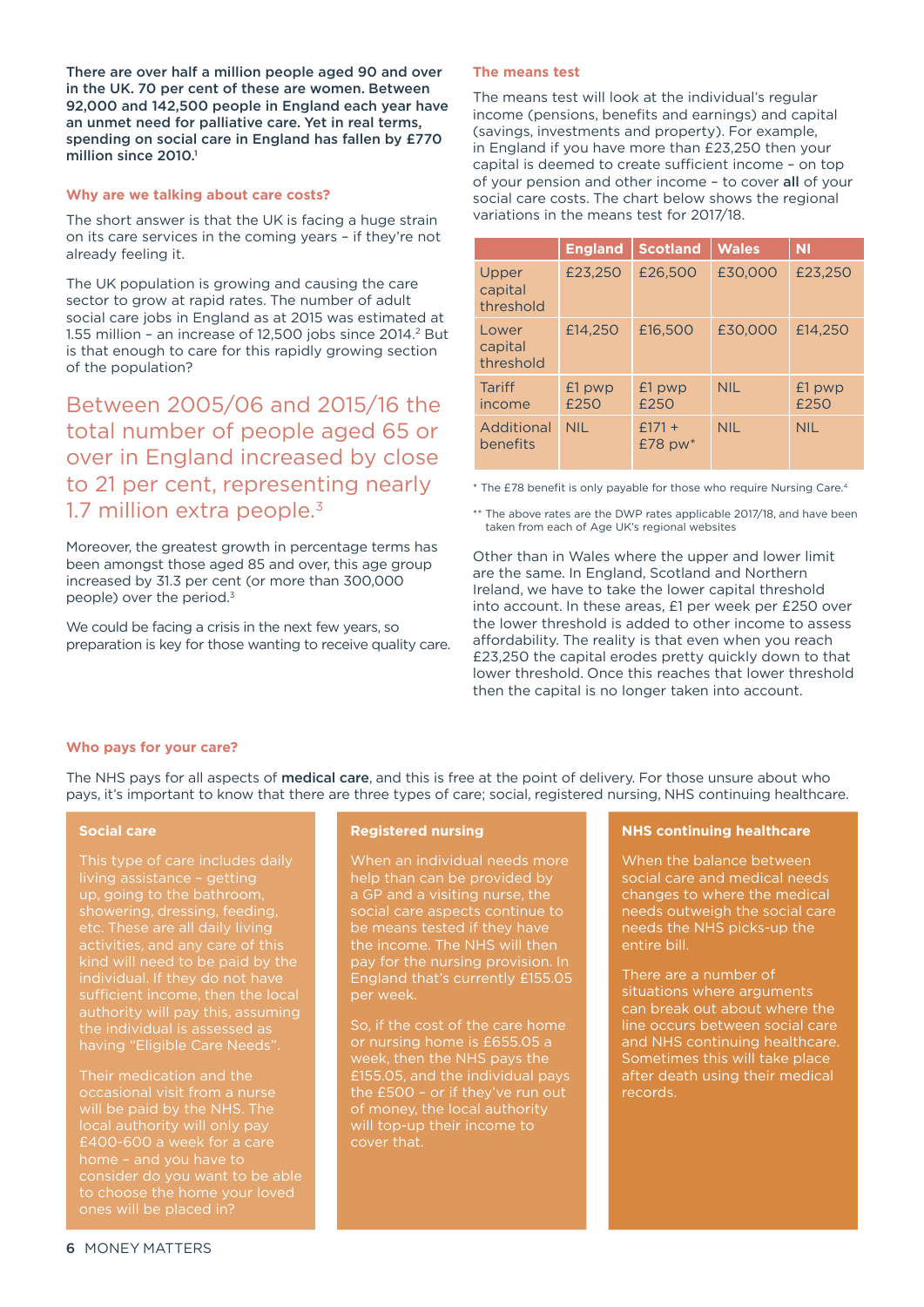

#### **When should you start planning for your care?**

There is no golden rule for when you should start planning for your own care, but I do talk to clients about this at the point of their retirement so that when we're looking at deployment of assets we can discuss this. But remember, the local authority is never going to criticise you for having enjoyed your retirement if you end up needing payment for care - but you should consider if you want to have a say in your care.

#### **The value of a financial adviser**

I sit down with clients and talk through various scenarios long before they need care. As a qualified independent financial adviser – who holds the required regulatory qualification for advising on long term care – I am able to provide an holistic review of an individual's financial situation. This also means that my clients can include the whole family into any decision. And of course there are regulated investment products which only specialist financial advisers can advise on.

#### **Next steps**

Our care fees webinar with Clive is just over 30 minutes long, and covers other topics like Power of Attorney, Asset Protection Trusts and leaving an inheritance as well as going into more detail about the means test. Find out about more about care fees by searching for Wren Sterling's YouTube channel and watching the webinar.

Alternatively, if you have questions about your retirement and provision for care fees, please contact your Wren Sterling adviser to arrange a consultation about your care requirements. If you do not currently have a Wren Sterling adviser and require advice on your specific situation, please contact marketing@wrensterling.com to arrange a free initial consultation.

<sup>1</sup> https://www.mariecurie.org.uk/globalassets/media/documents/commissioning-our-services/publications/understanding-cost-end-life-care-different-settingspdf

<sup>2</sup> http://www.skillsforcare.org.uk/NMDS-SC-intelligence/NMDS-SC/Workforce-data-and-publications/Size-and-structure-of-the-adult-social-care-sector.aspx

<sup>3</sup> http://www.ageuk.org.uk/Documents/EN-GB/For-professionals/Research/The\_Health\_and\_Care\_of\_Older\_People\_in\_England\_2017.pdf?dtrk=true 4 http://www.adviceoncare.co.uk/scotland-care.html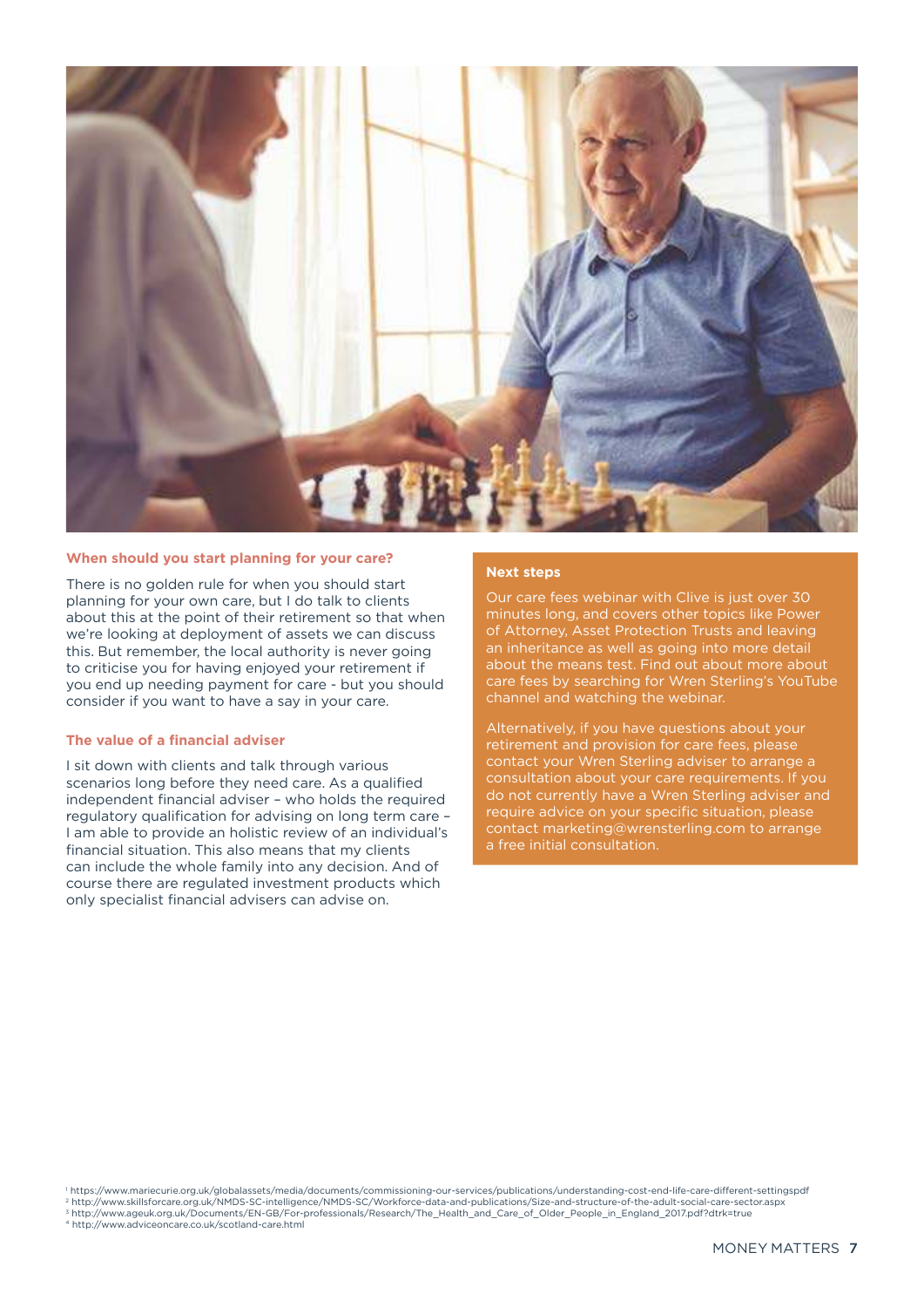

# Ensuring that your legacy reaches the next generation

As the onus for paying for care fees moves the legacy you plan to leave?



L indsey Atterbury, Solicitor and Head of Legal at The Will Writing Company Limited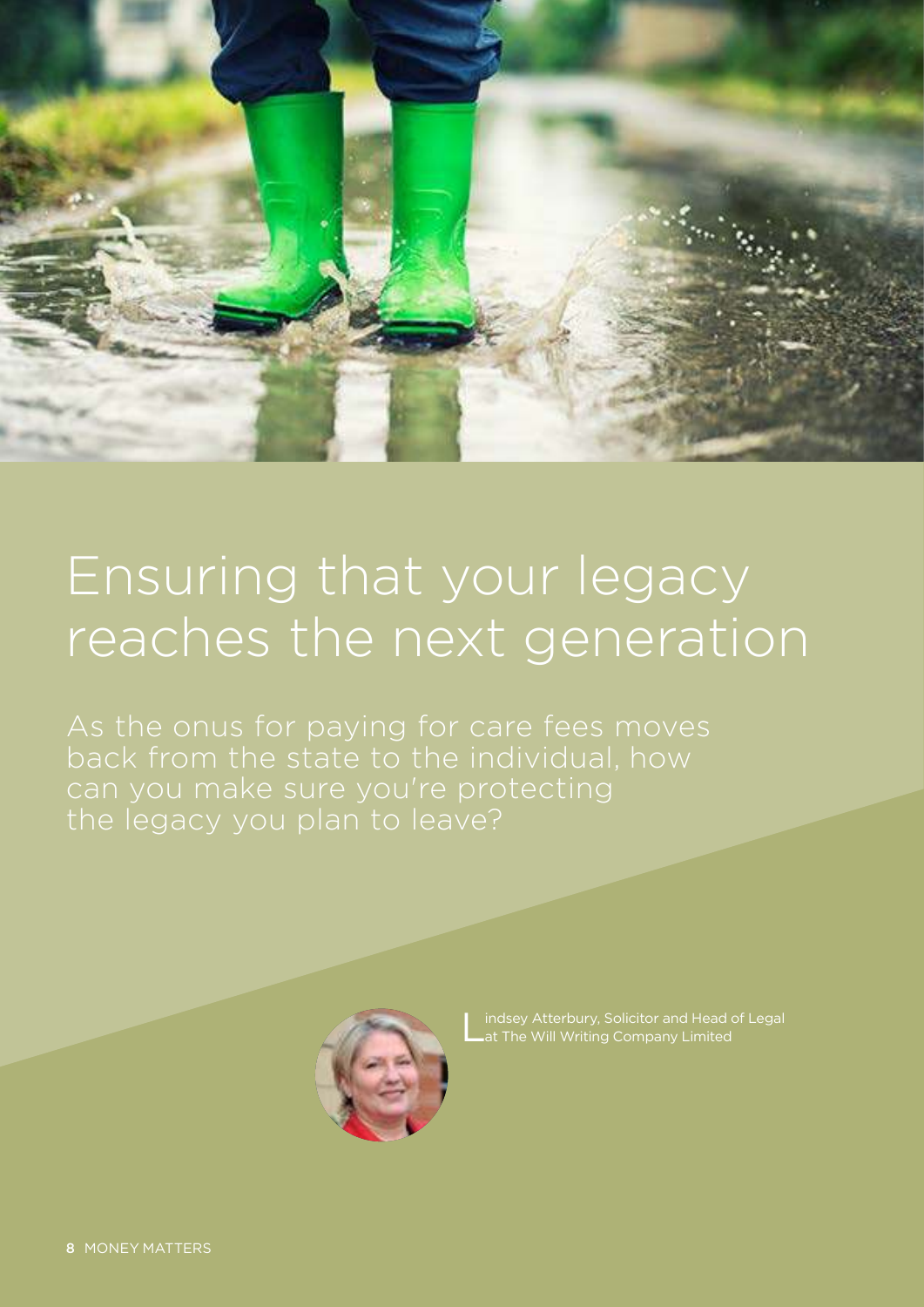**Whether we agree with it or not, most of us understand the concept of paying for our later life care. Most people are careful and do not want to pay more than necessary, although paying for your own care brings with it the choice of where and how you are cared for.**

Many people I have met would prefer (and indeed expect) their estate to pass to the next generation and this will not happen if their share has been used to pay for the care of the surviving partner. You may be content with that position, but if you would prefer that your assets provide a legacy for your loved ones (rather than going towards care fees) there are ways to avoid this extra burden on your finances - by arranging your assets and your Will in different ways.

#### **Paying for a partner's care**

Paying for a partner's care is the default position and naturally occurs as most couples leave their estate to each other on the first death. If this is the case the survivor owns the whole estate which can then be used to pay for care. There are ways to arrange your assets and your Will so that you can avoid this situation.

#### **Revisit your Will**

To protect your legacy, first you should examine how you hold your assets. Are they in joint names? Do they pass by survivorship, outside a Will? Should the ownership be changed? You will also need to consider the terms of your Will. If your Will leaves everything to your spouse or partner on the first death, then you will achieve nothing more than the default position – so you could consider a second step.

#### **Protect your property**

Including a trust within your Will is one way you can protect your home for your spouse and your descendants. It is possible to set up a trust so that if you were to die, the surviving partner would be given the right to reside in the property for as long as necessary. On the eventual sale of the property the proceeds will be divided between the beneficiaries named in the Will. This way, your share of the property would not be available to pay for your partner's care.

This isn't the only type of trust your advisor would consider when discussing your needs. It's just one example which addresses the concerns of many of our clients when they talk to us about what they want to happen to their home.

#### **Further protect your legacy**

You may decide to include a trust within your Will regarding your cash assets. Depending on the type of trust, this will give your partner right to receive income from your estate – and then only income could be used towards your partner's care. The underlying investments would not be owned by your partner and could not be used towards their care fees.

#### **Getting help from a specialist**

Deciding how you want your legacy to be distributed, arranging your financial affairs to minimise your outgoings in respect of tax, care fees and other matters are all basic rights and can be done without falling foul of the law. Many people choose not to do this alone and take advice from Independent Financial Advisers, Lawyers and Estate Planning Professionals on how to legitimately minimise their care fees.

Through our partnership with The Will Writing Company, your adviser can introduce you to a specialist who will work closely with you to ensure your Will is set up as you want it and it ties in with your financial planning arrangements. So, no matter how complicated your Will may be, you can be confident that your wishes will be carried out – including any provisions you've made to minimise tax liabilities after your death.

**To arrange an appointment to discuss your Will please contact your Wren Sterling adviser.**

The above is not intended as a substitute for legal advice tailored to your individual circumstances. If you'd like to know more and how our partnership can help you, get in touch with your adviser.

The Financial Conduct Authority does not regulate taxation & trust advice and will writing. Levels and bases of and reliefs from taxation are subject to change and their value depends on the individual circumstances of the investor.

Wren Sterling is an introducer to the Will Writing Company Limited. The Will Writing Company Limited (registered number 3616406) is authorised and regulated by the Solicitors Regulation Authority in England & Wales as a Licensed Body (SRA number 626921).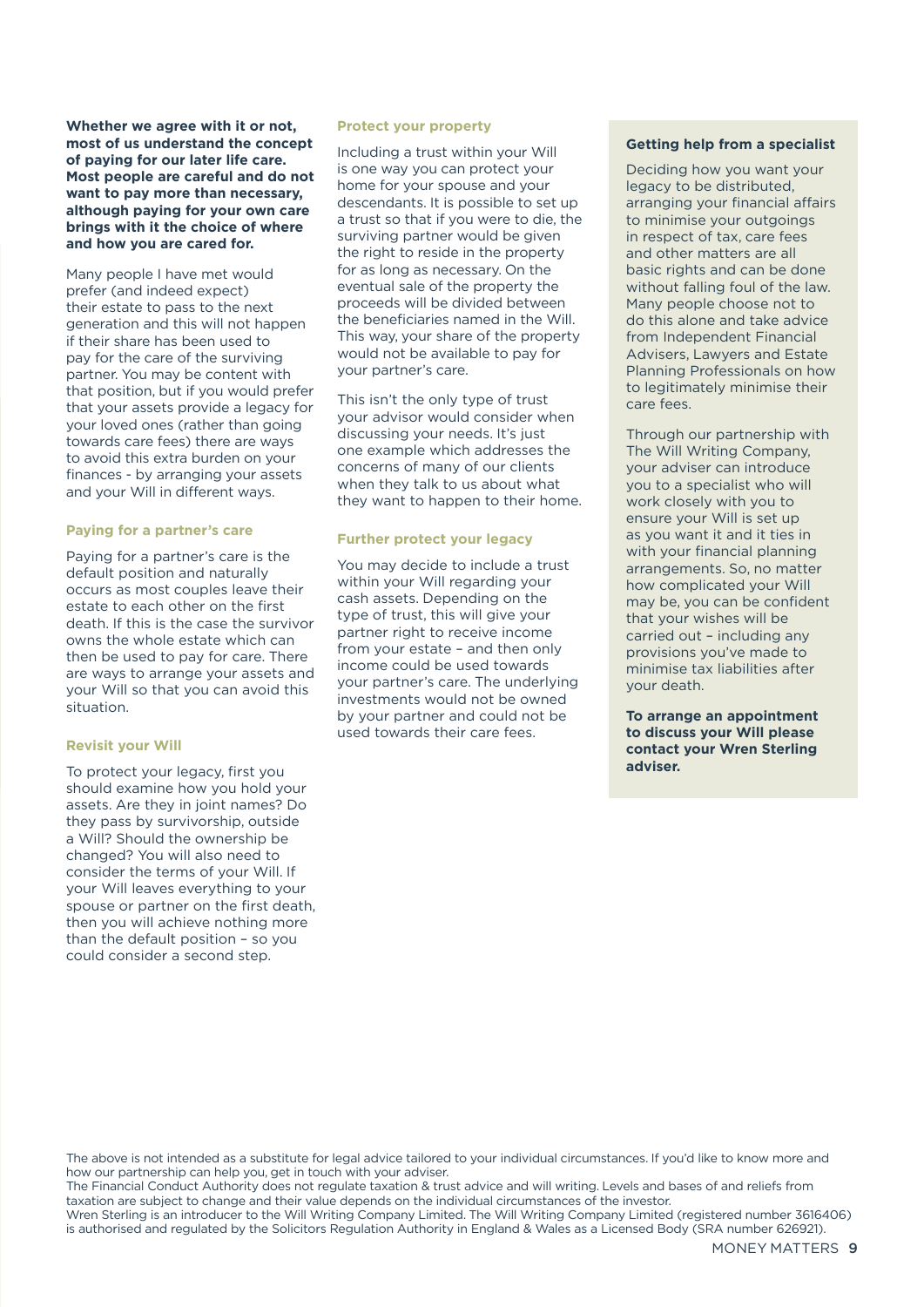Pension transfers: Why are some people cashing in final salary pension schemes?



Robert Blumberger is an independent<br>Refinancial adviser and pension transfer financial adviser and pension transfer specialist at Wren Sterling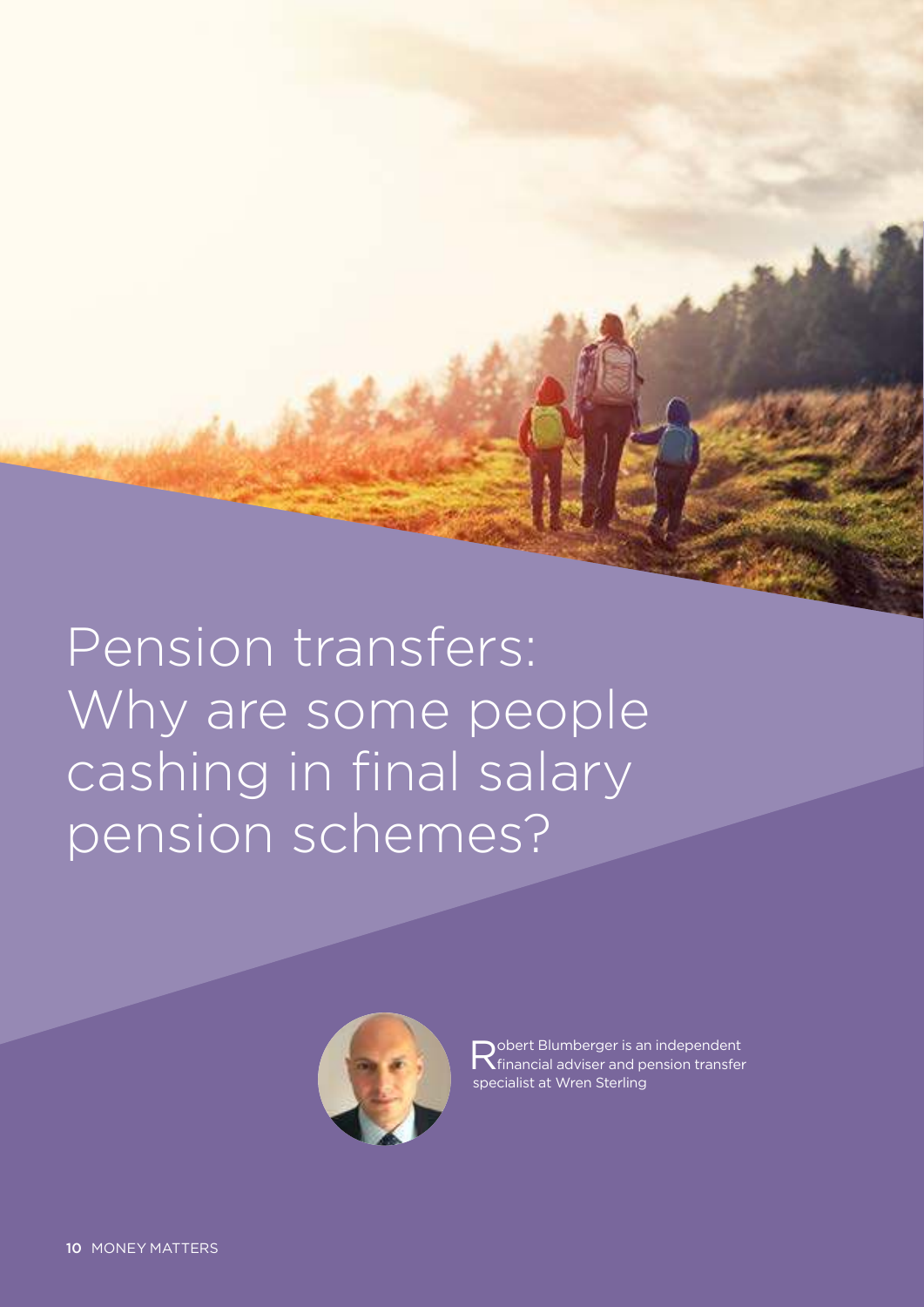To younger people entering the workplace, final salary pension schemes (otherwise known as defined benefit pension schemes, or DB schemes) are seen as luxuries from a bygone era. They're traditionally much more lucrative than a defined contribution (DC) scheme because they guarantee the retiree a proportion of the level of income they earned during their career rather than relying on them to save themselves. In recent years they've been phased out by employers because people are living for longer and the uncrystallised liabilities are wreaking havoc with corporate balance sheets.

However, a new trend has emerged for those with final salary pensions to consider cashing them in and moving them to a defined contribution scheme. Robert Blumberger explains why this is happening and sounds a cautionary note for those attracted to the idea of transferring.

#### **Money Matters: Hi Rob, what is a defined benefit pension transfer?**

**Robert Blumberger:** A defined benefit pension is provided by your employer's pension scheme and is determined by your final salary and your years of service. A defined benefit pension transfer allows you to swap your future secure pension income for a cash sum transfer value which can be transferred to an alternative pension arrangement. The individual is then in charge of their own money, and takes on the management of their funds and inherent risk in return for an unknown future income but more flexibility.

Transferring a final salary pension may be attractive, but in my experience it's not the right option for many people.

#### **MM: Why are DB pension transfers suddenly gaining popularity?**

**RB:** There's certainly coverage in the media as final salary transfer values are at historic highs and consequently people are sharing stories with their friends and colleagues. This is prompting more and more people to ask if a DB pension transfer could be the right option for them.

Another reason why DB pension transfers are becoming more popular is the recent pension freedoms. Once you transfer a pension to a DC scheme, which is more flexible, you can take a tax-free lump sum and defer the income until you need it at a later date. The death benefits under a flexible arrangement are also very attractive to many. Under a final salary scheme the income typically stops on death of both the member and spouse and there is nothing to pass on to the next generation. Under a DC scheme there are flexible death benefits which means the remaining pot of money can pass on to family. There's a lot more flexibility with the new arrangements, which is appealing for some people.

### Transferring a final salary pension may be attractive, but in my experience it's not the right option for many people.

Another factor influencing transfer values is gilt yields. Currently these gilt yields are low, increasing the cost of the DB scheme and the size of the transfer value people can receive.

In my opinion, values are artificially high at the moment, which is driving interest and more acceptances than I've been used to.

#### **MM: How are transfer values calculated?**

**RB:** The cash equivalent transfer values (CETVs) are calculated by the scheme actuary and will vary between schemes but the main factors that the CETV is based on are:

- How far away you are from retirement
- Your salary
- Your service with the company
- Any rules about how your pension will increase, and any other benefits from the scheme
- Assumption on future annuity/ interest rates
- The value of gilt yields

#### **MM: So why would someone want to transfer their DB pension?**

**RB:** There are several reasons for taking this route. I think primarily it's because DB schemes are inflexible and benefits are lost on death and whilst transfer values are high people see an opportunity to move these schemes to a more flexible arrangement. This drive can be stronger than the secure income a final salary scheme will provide.

#### **MM: When would a transfer be appropriate?**

**RB:** I'm advising one lady on a transfer for over £900,000 at the moment. She'd been told she might have a high transfer value by a colleague, which is what prompted her to contact me. While it looks like a lot of money, she wants to make sure she's doing the right thing as these funds could quickly evaporate due to poor future investment returns, charges and the lifestyle she wants to maintain.

One factor that we also look at is the Critical Yield. This is essentially a calculation of the investment return required to match the benefits being given up in the old scheme. Whilst this is not the only factor we consider it is an important one as we would be reluctant to advise on a strategy we know would significantly financially disadvantage the client in retirement.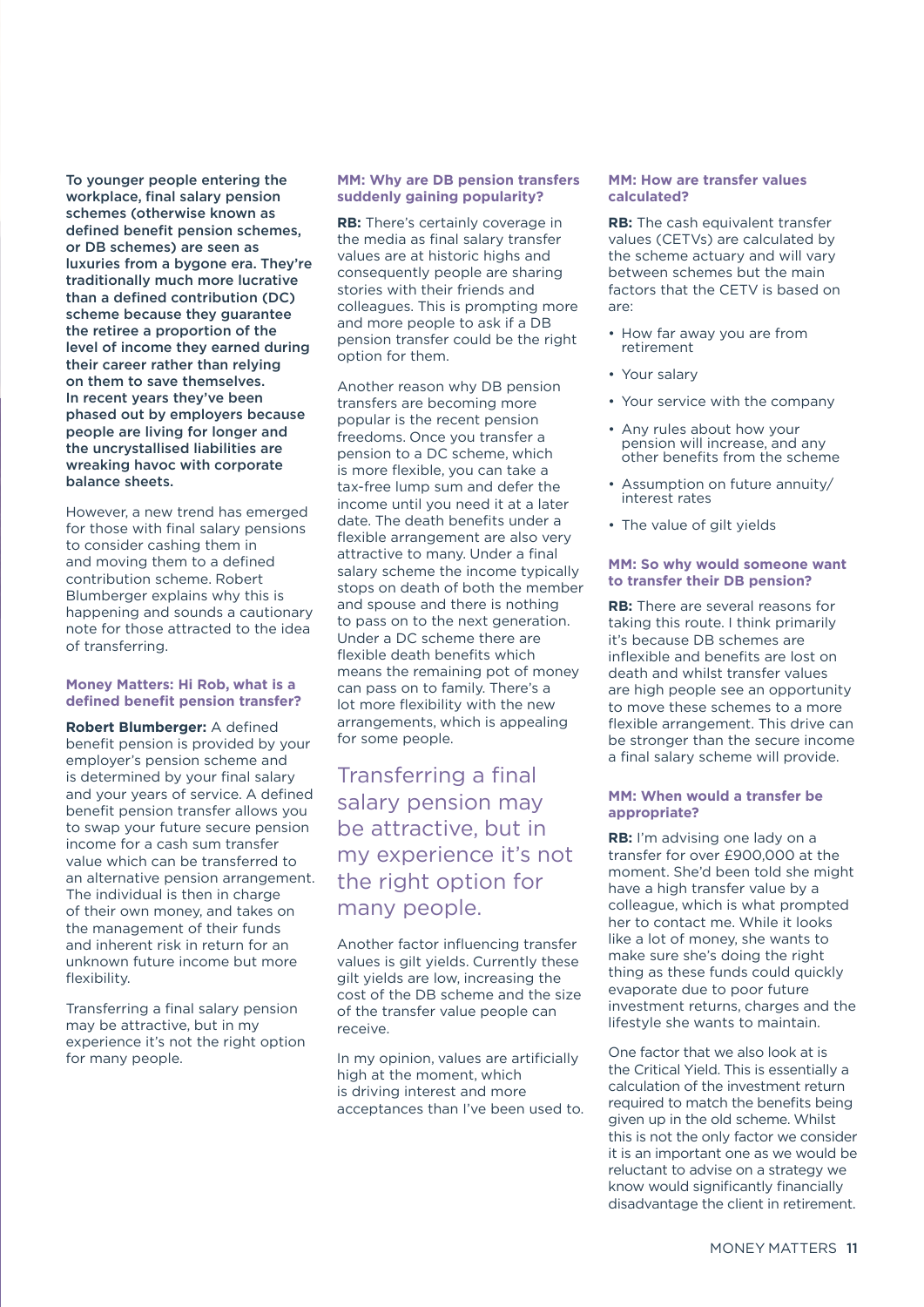

In this case, her family owns many other assets and she isn't relying on this income. The investment returns required are not too onerous so she could transfer it without it affecting her future and the new strategy will allow her additional flexibility and the opportunity to leave a legacy for her family which is important to her.

If you need security of income, an annuity or final salary is likely to be the best way to go, rather than a flexible drawdown arrangement.

#### **MM: When would a transfer be inappropriate?**

**RB:** The point of a pension is to provide you with an income in retirement, not to provide a legacy – yet this is one of the main reasons individuals look into a pensions transfer.

The main reason I would advise against a transfer would be because I don't think they could afford the risk and I think it will impact on their retirement.

Recently, I had a gentleman who wanted me to look into a transfer for him so that he could provide a legacy - as DB schemes cannot be passed on to the next generation.

He and his wife had a total transfer value of just over £300,000 between them, and he thought he could easily achieve a better return. He didn't have many other assets set aside though and was very reliant on the income from the scheme in retirement, so I recommended that his pension was not transferred. He wasn't happy because it wasn't what he thought he wanted but it would have been the wrong thing for him and his family in the circumstances.

#### **MM: Why is a financial adviser so important to the process?**

**RB:** If your CETV is worth £30,000 or more and you're considering a transfer, you are required to seek regulated financial advice. Not every financial adviser is able to advise on DB pension transfers as additional qualifications are required. Also the firm needs the appropriate FCA permissions to carry out this business, which Wren Sterling has.

When considering a pensions transfer, a financial adviser will take a holistic view of your finances, not only considering an individual's appetite to risk, but also discussing the provision in place for their spouse. Even if a pension transfer isn't the right option, financial advisers can look at other products which could achieve a person's financial goals. For example if a legacy is important to a client we can look at alternative ways of providing this such as whole of life cover or funding an alternative pension if appropriate.

#### **MM: What does the process look like?**

**RB:** At Wren Sterling we go through a series of stages to decide whether a DB pension transfer would be right for you. First, we conduct a 'fact find' to learn about your finances and how you want to manage them and assess your financial objectives. Then we'll get a transfer value analysis report and make an assessment on which of your options would be most suitable to you. If the transfer is appropriate we are then able to recommend a suitable vehicle to accept the transfer and an appropriate investment strategy to achieve your goals.

#### **Next steps**

If you have a preserved DB pension, have you had it valued?

If you'd like to discuss your pension provision, or find out your DB pension's transfer value, we would recommend speaking with a financial adviser. At Wren Sterling we have a dedicated retirement service, and would be happy to talk you through your options and help you make your choices with confidence.

The value of your investment and income from it can go down as well as up and you may not get back the full amount invested. Accessing pension benefits early may impact on levels of retirement income and is not suitable for everyone. You should seek advice to understand your options at retirement.

https://www.moneyadviceservice.org.uk/en/articles/transferring-outof-a-defined-benefit-pension-scheme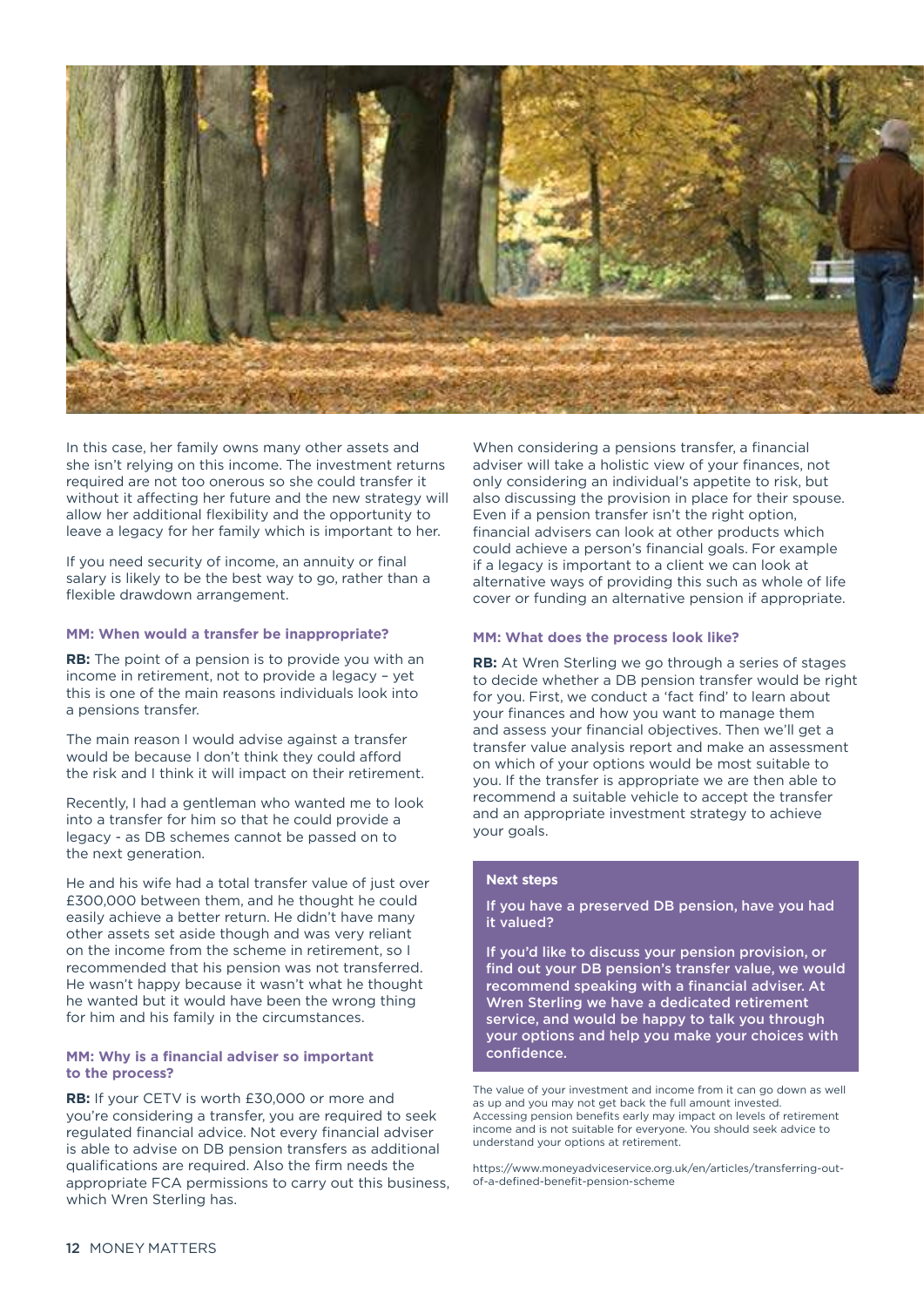

| Some advantages to transferring                                                                                                                                                | <b>Reasons not to transfer</b>                                                                                                                                                                                                                             |  |  |
|--------------------------------------------------------------------------------------------------------------------------------------------------------------------------------|------------------------------------------------------------------------------------------------------------------------------------------------------------------------------------------------------------------------------------------------------------|--|--|
| <b>Reliance:</b> If a person is not reliant on the<br>money for retirement income (i.e. they have<br>other pensions and investments to give them a<br>retirement income)       | <b>Investment performance:</b> This may be worse<br>in a new scheme and leave the clients in a<br>worse position than before. This is absolutely<br>fundamental.                                                                                           |  |  |
| Legacy: final salary schemes cannot be passed<br>on to the next generation on death of both the<br>owner and spouse                                                            | <b>Reliance:</b> The holder's spouse is reliant on the<br>income                                                                                                                                                                                           |  |  |
| <b>Investment control:</b> transferring to a DC scheme<br>gives more flexibility                                                                                               | Insufficient assets: If clients are relying on a DB<br>scheme for retirement income because there<br>are not many other savings and investments<br>available, a transfer might not make sense                                                              |  |  |
| Value: transfer values are artificially high at the<br>moment due to low gilt yields                                                                                           | More appropriate products: If a client wants to<br>create a legacy for example, it might make more<br>sense to review protection policies to see if life<br>insurance policy will have the same effect without<br>compromising the security of a DB scheme |  |  |
| <b>III health:</b> if the DB pension scheme member is<br>unwell and likely to die in the near future, cashing<br>in will ensure a legacy can be left for future<br>generations |                                                                                                                                                                                                                                                            |  |  |

Please note, this table is not exhaustive and there may be other reasons, on both sides, for approving or rejecting a pension transfer request.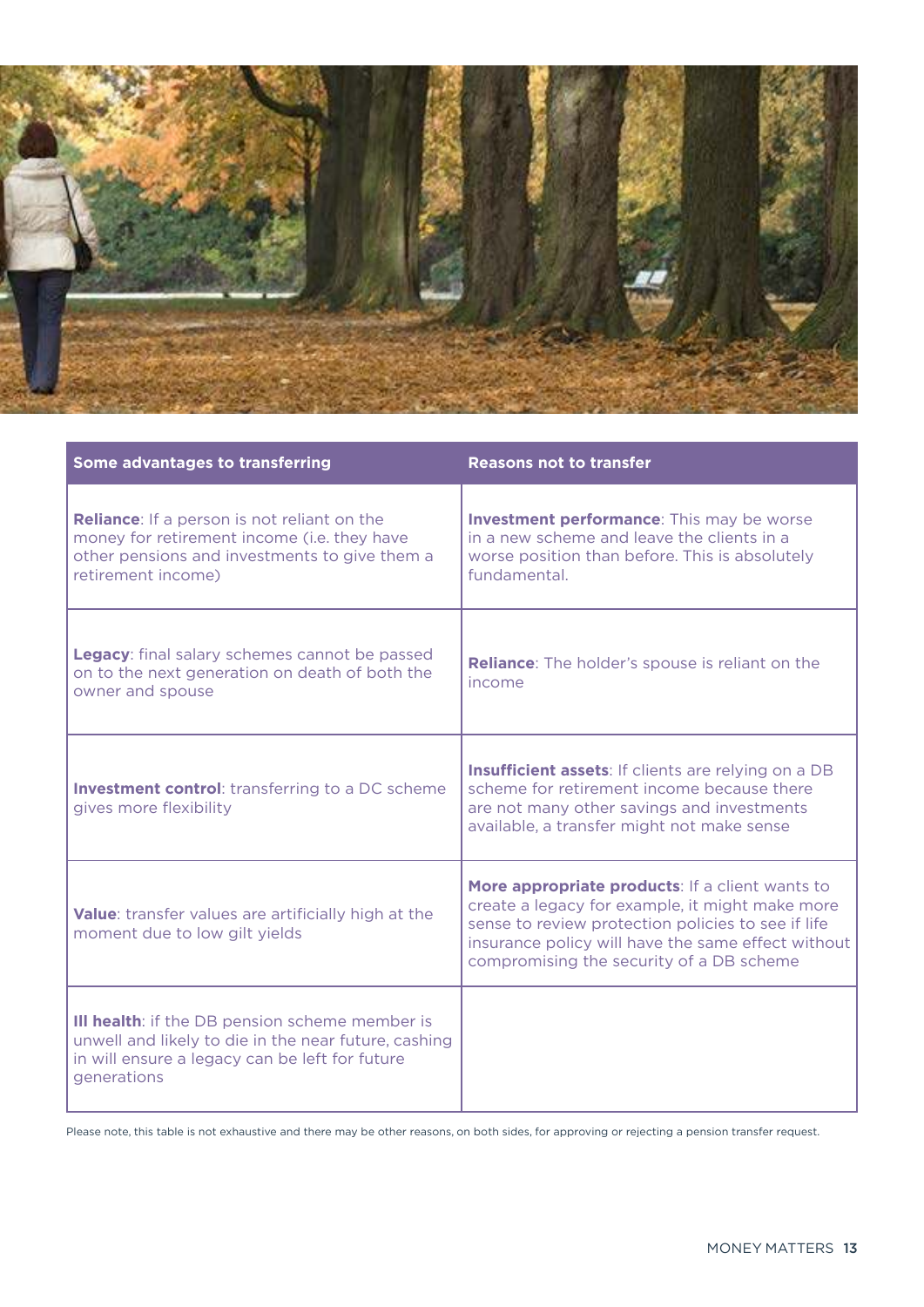# Is your children's lifeline of credit leaving you in need of a lifebelt?



J and Head of Corporate Development, ustin Urquhart Stewart, Co-founder Seven Investment Management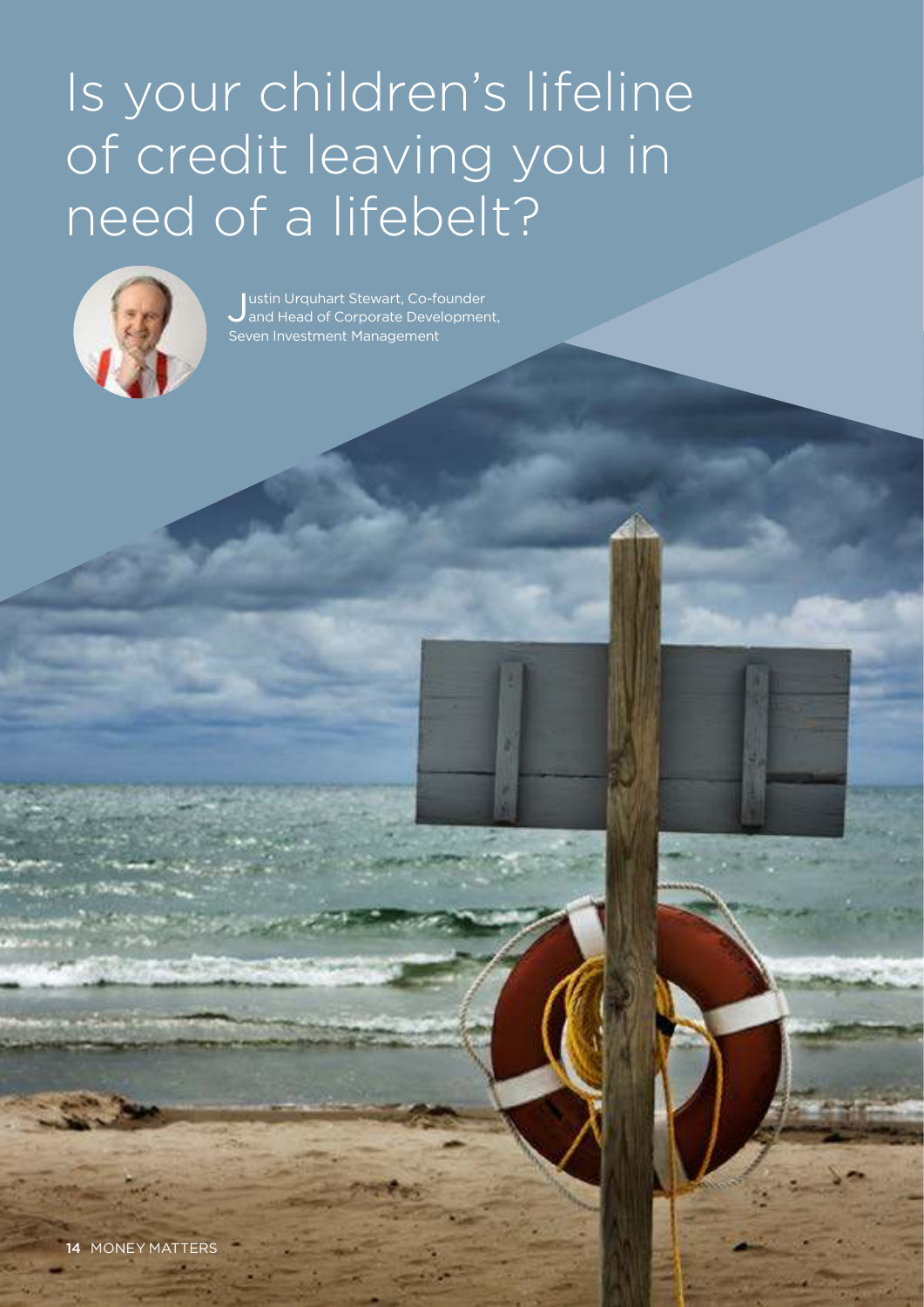When you think about banks, most people's minds meander down the High Street, thinking of names – some of which have actually been assigned to the annals of history – as well as the likes of Lloyds, HSBC and my old shop, Barclays. No one's mind, I venture, would just stay at home.

But numbers now show that the Bank of Mum and Dad is now our ninth largest mortgage provider, up a place in the rankings from the year before. And the parental (and grand parental) generosity doesn't stop there.

In a survey we ran among 2,025 representative UK citizens in the summer, some 15% of parents were helping their adult children with property payments. But 42% are offsetting their offspring's day to day living expenses and a fifth (21%) of parents are rallying round for car costs. Parents are also sharing the hefty financial burden of university costs (17%) and paying off other debt (13%).

The truly sad thing here is not that many families are pooling their funds – it's the potential impact on the parents' long term financial wellbeing that concerns me. And that's mainly due to the longevity of some of these monetary lifelines. It's almost expected that you'd help out your 18-21 year olds and 42% are. However, 30% are helping 22-29 year olds, a quarter (25%) are assisting 30-39 year olds and 18% are giving contributions to children into their 40s.

So what can you do, so that when you get off the career treadmill, your finances are fighting fit for your retirement? Here are three pieces of advice that have held me in good stead… touch wood!

#### **1. The sooner you save…**

Little and often is an excellent approach when it comes to investing for children or indeed anything. Saving £100 a month for 18 years in an investment fund generating 5% annual growth could give you around £35,000 – a good financial head start in life. Yes, of course, investments can go down as well as up and there are risks involved. But the sooner parents start putting money aside, the less drastic any sudden support will be later on down the line. And it'll help your kids – no one needs the burden of almost bankrupting someone you love.

#### **2. Prioritise the pension**

It seems a little counterintuitive to be putting money in your pension when you've always invested in your children. But your considerable efforts to help them get to university now seem to leave them in a financial hole. The situation today means that kids can finish their studies with £50,000 in debt and incur a whopping 6.1% in interest rates from the day that they get their money – not at the end of their course as some seem to think is the case.

Putting aside my view about this stupid system, you should actually think through what they'll pay back rather than what's on the balance sheet, especially since it doesn't actually count as debt. Yes, it will be included in calculations as to what they can afford, but only once they're over the £21,000 a year earning threshold and then they only pay 9% on any marginal income. If they never earn that over the 30.5 years after they leave university they won't need to pay back a penny. And from 2021, that starting threshold may also begin to rise again, if it doesn't become politically expedient to do so earlier.

You could even use the system to your advantage and think whether the first few retirement years could be spent in full time education. If your pension is below the threshold, you could fill your days and your mind at the state's expense.

#### **3. Be at least a little selfish**

With children moving out of home later in life and everything seemingly terribly expensive these days, it's only natural that you want to help out. But are you in danger of moving from back stop to their first port of call for everything? When I went to university I compounded my lack of understanding of credit cards with feckless finances and developed debts that took me several years to pay off. My parents quite rightly refused to bail me out. And while it was a hard lesson at the time, I never repeated the experience.

So there is a time when you will need to draw a line in the sand and say enough is enough. A few weeks ago I was on stage in front of an audience drawn from Financial Times readers talking about rich-kid-itis – a lingering malaise that affects children that are far too spoiled. But any child to be honest is in danger of contracting a deep dependency disease as far as finances go. The good news is that almost anything can be treated if nipped in the bud.

Seven Investment Management LLP is authorised and regulated by the Financial Conduct Authority. Member of the London Stock Exchange. Registered office: 55 Bishopsgate, London EC2N 3AS. Registered in England and Wales No. OC378740.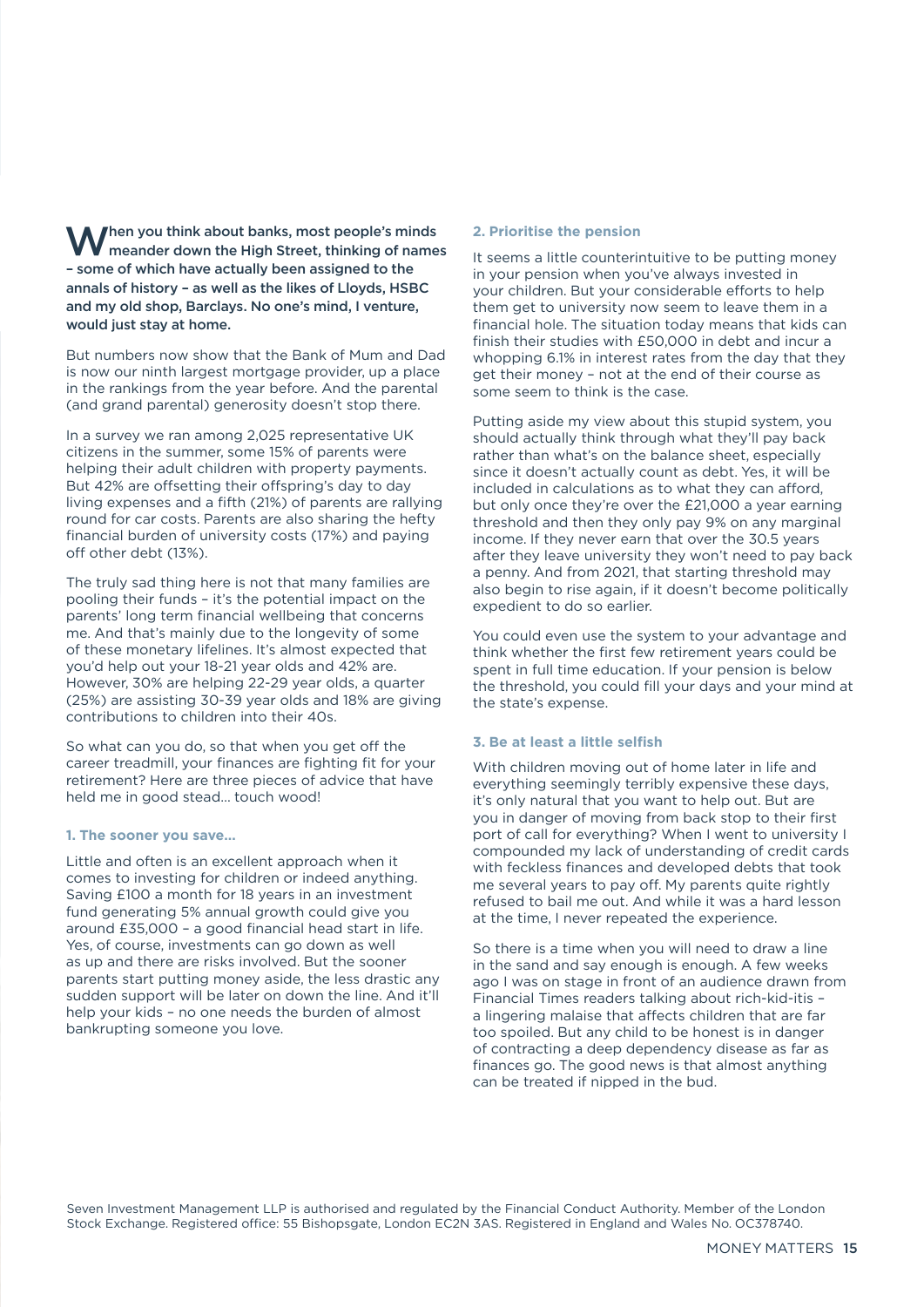# Risk and reward in Venture Capital Trusts



Stuart Lewis is Head of Tax-Efficient<br>Sinvestments at Octopus Investment  $\sum$ Investments at Octopus Investments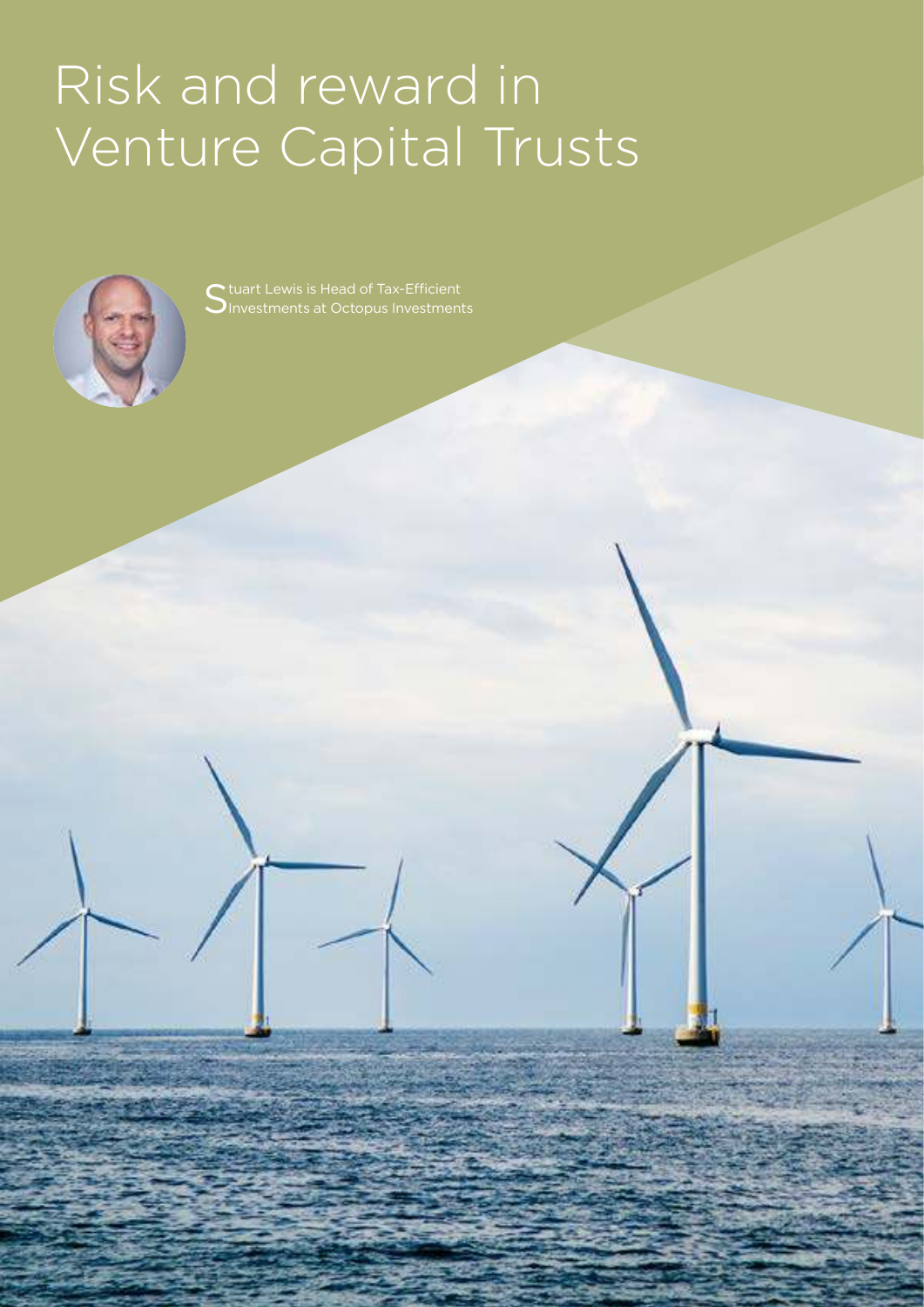**Venture Capital Trusts (VCTs) offer investors a number of tax benefits in return for taking the risk of investing in UK smaller companies. VCTs were once considered 'niche' investments, but recent events have put them on the radar of a much greater number of UK investors, explains Stuart Lewis of Octopus Investments.**

There is a healthy appetite among UK investors for VCTs. In the last tax year, VCTs raised an impressive £542 million from investors, which is an increase of 18% from the previous year and the second-highest VCT fundraising year on record. This means there's a total of £3.9 billion currently invested in the VCT market.<sup>1</sup>

#### **Serving a valuable purpose**

VCTs were introduced in 1995, as part of a package of government measures aimed at encouraging investment in the UK's small but growing businesses. The main aim of the legislation was to drive economic growth and job creation. VCTs support newer, entrepreneurial types of companies, which have traditionally been under-served by more conventional methods of company funding.

#### **An attractive investment proposition**

The tax benefits of a VCT can be quite attractive. You are able to claim up to 30% upfront income tax relief on the amount invested, provided you are willing to keep holding the VCT shares for at least five years.

Another valuable benefit is that VCTs are able to pay tax-free dividends, although dividend payments are not guaranteed. Finally, should you decide to sell your VCT shares and you make a profit, the proceeds won't be liable for capital gains tax.

#### **Explaining the risks**

It is always worth remembering that these tax benefits are there, in part, to offset the higher risk associated with investing in a VCT. And as with any investment, the value and any income from it can fall as well as rise. You may not get back the full amount you invest. VCTs shares could fall or rise in value more than other shares listed on the main market of the London Stock Exchange. Your tax treatment will depend on your individual circumstances and tax incentives may change in the future. The tax reliefs also depend on the VCT maintaining its VCT-qualifying status.

#### **In pursuit of complementary retirement planning strategies**

One of the reasons why VCTs have gained in popularity is that many high earners, particularly those getting closer to retirement age, are now feeling far more constrained in how much they can put into their pension. Changes to the lifetime allowance have meant that a large number of investors have started looking at VCTs in a new light, as a means of complementing existing retirement planning strategies.

### Tax relief for investors

HM Revenue and Customs (HMRC) offers tax relief to encourage individuals to invest in companies through a enterprises that qualify for venture capital schemes.

The amount and type of tax relief you can claim depends on what venture capital scheme you use to invest in a company and you meet certain conditions. You can get tax relief through the following venture capital schemes:<sup>2</sup>

| <b>Scheme</b>                                  | <b>Annual investment</b><br>limit you can claim<br>relief on | <b>Income Tax relief</b> | <b>Minimum qualifying</b><br>period for share relief | Tax payable on<br>dividends |
|------------------------------------------------|--------------------------------------------------------------|--------------------------|------------------------------------------------------|-----------------------------|
| Enterprise<br>Investment Scheme<br>(EIS)       | £1 million                                                   | 30%                      | 3 years                                              | Yes                         |
| Seed Enterprise<br>Investment Scheme<br>(SEIS) | £100,000                                                     | 50%                      | 3 years                                              | Yes                         |
| Social Investment<br>Tax Relief (SITR)         | £1 million                                                   | 30%                      | 3 years                                              | Yes                         |
| Venture Capital<br>Trusts (VCT)                | £200,000                                                     | 30%                      | 5 years                                              | <b>No</b>                   |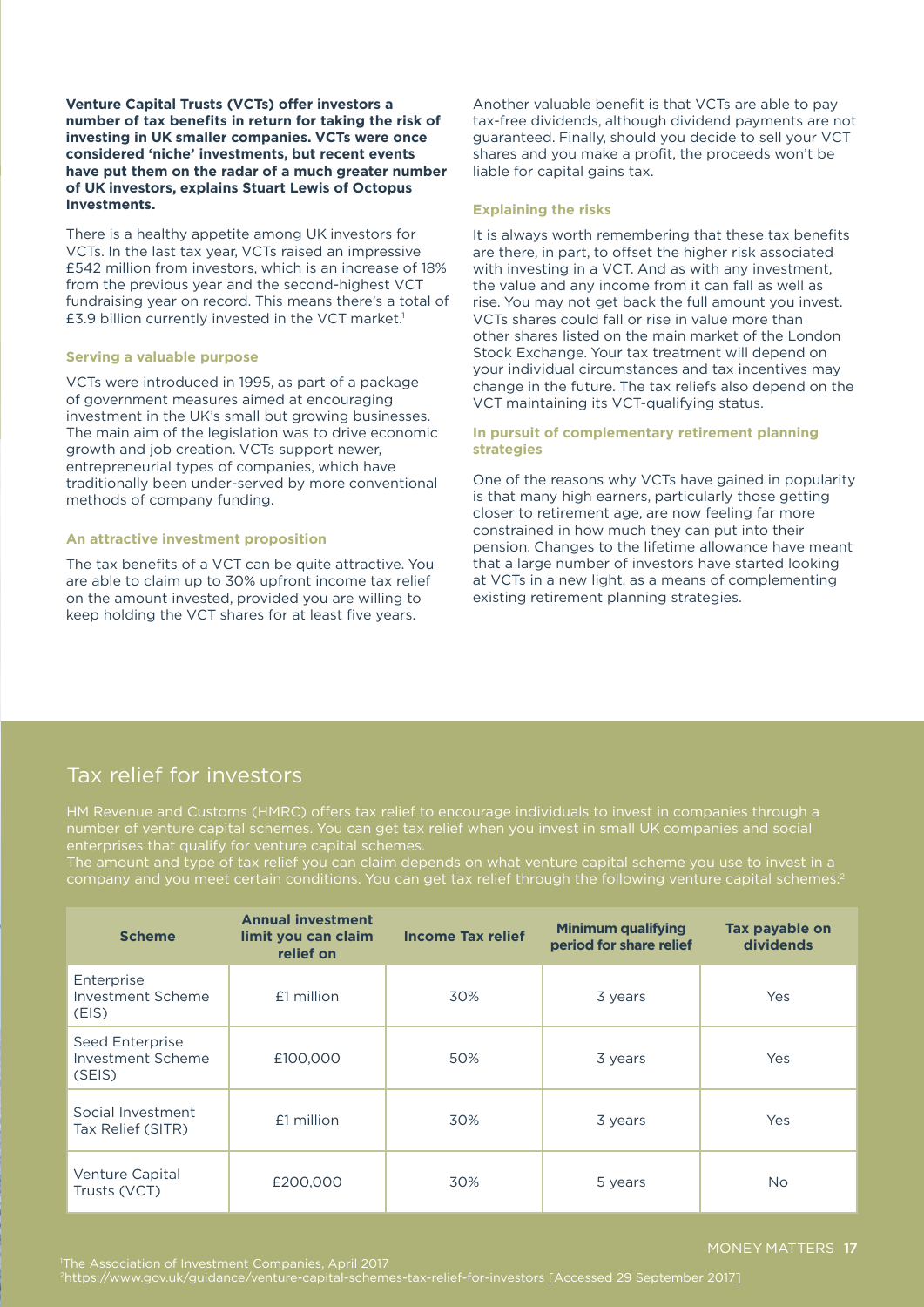

Back in 2010, the lifetime allowance – the maximum amount that could be invested into a pension without triggering additional tax charges – was £1.8 million. But this amount has now almost halved to the current figure of £1 million. In a similar vein, the annual allowance – or how much a saver can contribute to a defined contribution pension scheme each year while still receiving tax relief – stood at £255,000 in 2010, but is now down to £40,000, and is reduced to as little as £10,000 for high earners. Advisers have been telling us about clients who have accumulated significant pension pots over their lifetime, who have suddenly realised that they risk hitting the lifetime allowance even if they make only modest future pension contributions. As a result, they are interested in exploring how a VCT can complement their existing pension arrangements.

More generally, the pension freedoms that were announced in April 2015 – which scrapped the requirement for retirees to buy an annuity – have opened investor's eyes to a world of opportunity and choice when it comes to planning for retirement. It's important to stress of course that a VCT is a high-risk investment, and therefore shouldn't be considered as a replacement for pension investments.

#### **Landlords are also feeling the pinch**

Historically, many people have opted to invest in property as a way to complement or even replace pension planning. However, a series of measures − including a 3% stamp duty surcharge on the purchase of buy-to-let properties and second homes and, more recently, the phased reduction in tax relief on mortgage interest – has made this less tax-efficient. One of the unfortunate outcomes is that many property owners who were paying income tax at the basic rate will likely be pushed into the higher-rate tax bracket, despite their effective income from the property staying the same.

#### **VCTs with 'the right stuff'**

When it comes to finding the right VCT to invest in, there are a number of important factors that could help to narrow your search. You and your adviser should consider the following:

- Track record: how long has the VCT been in existence? How experienced is the VCT manager? A wellestablished VCT should be able to demonstrate a performance track record. However, newer VCTs can take longer to reach the size and scale required to start delivering meaningful returns for investors. They may also be invested in younger companies that could still be a few years away from potential profitability.
- Diversification: one of the best ways to manage the risks of investing in higher-risk smaller companies is to diversify and spread the risk. By the same token, even a VCT with good performance − if it's small and not diversified – will have a higher concentration risk. It may be worth looking at more mature VCTs featuring diverse portfolios of companies that are already hitting their stride.
- Discount to Net Asset Value (NAV): VCT shares tend to have a limited secondary market, as second-hand shares don't qualify for the 30% upfront income tax relief. Therefore it's important that investors are able to find buyers for their shares when it comes time to sell them. There isn't an active market for VCT shares in the way there is for shares in larger, listed companies. This means that should you decide to sell your VCT shares, it may take time to find a buyer, or you may have to accept a price lower than the NAV of the investment. Most VCTs will offer a share buyback facility, where the VCT itself offers to buy the shares back from the investor at a discount to NAV. A 5% discount is considered reasonable, but some VCTs will only buy back shares at a higher discount so it's worth looking for established VCTs with a strong track record of buying back shares from investors at a small discount.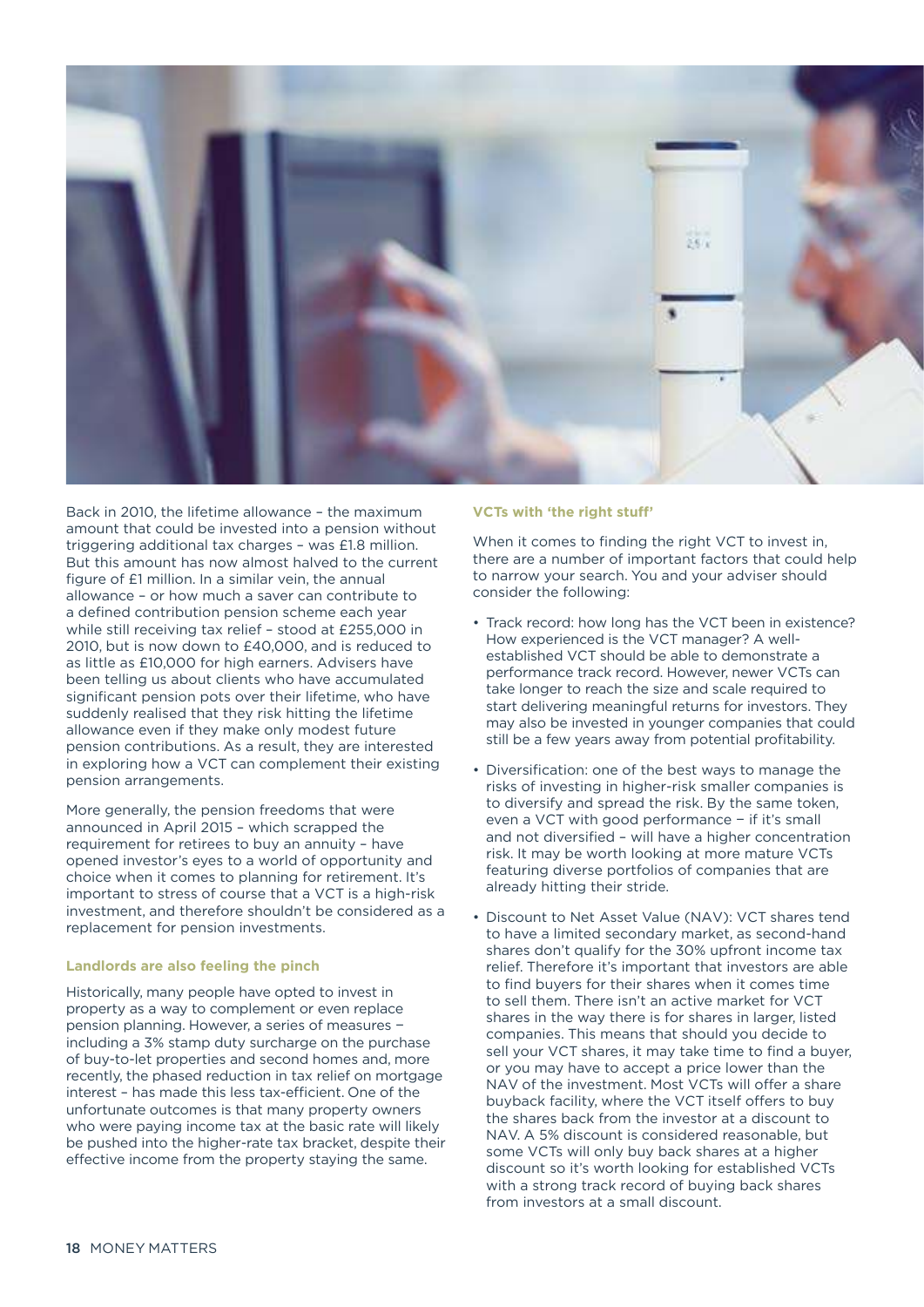

For more information on Venture Capital Trusts and your potential suitability for them, please contact planning goals.

VCTs can be considered high risk investments and they will not be appropriate for every investor. Wren Sterling strongly recommends speaking to your adviser before taking any action directly.

### octopusinvestments

Issued by Octopus Investments Limited, which is authorised and regulated by the Financial Conduct Authority. Registered office: 33 Holborn, London, EC1N 2HT. Registered in England and Wales No. 03942880. We may record telephone calls to help improve our customer service. Issued: September 2017. CAM05692.

#### **Important information**

The contents of this article are correct as at 02.10.2017. The tax treatment of Venture Capital Trusts may be subject to change in the future.

The value of an investment, and any income from it, can fall as well as rise. Investors may not get back the full amount they invest. Tax treatment depends on individual circumstances and may change in the future. Tax reliefs depend on the VCT maintaining its VCTqualifying status. VCT shares could fall or rise in value more than other shares listed on the main market of the London Stock Exchange. They may also be harder to sell. Personal opinions may change and should not be seen as advice or a recommendation. We do not offer investment or tax advice. We recommend investors seek professional advice before deciding to invest.

This information is based on our understanding of tax rules at September 2017.